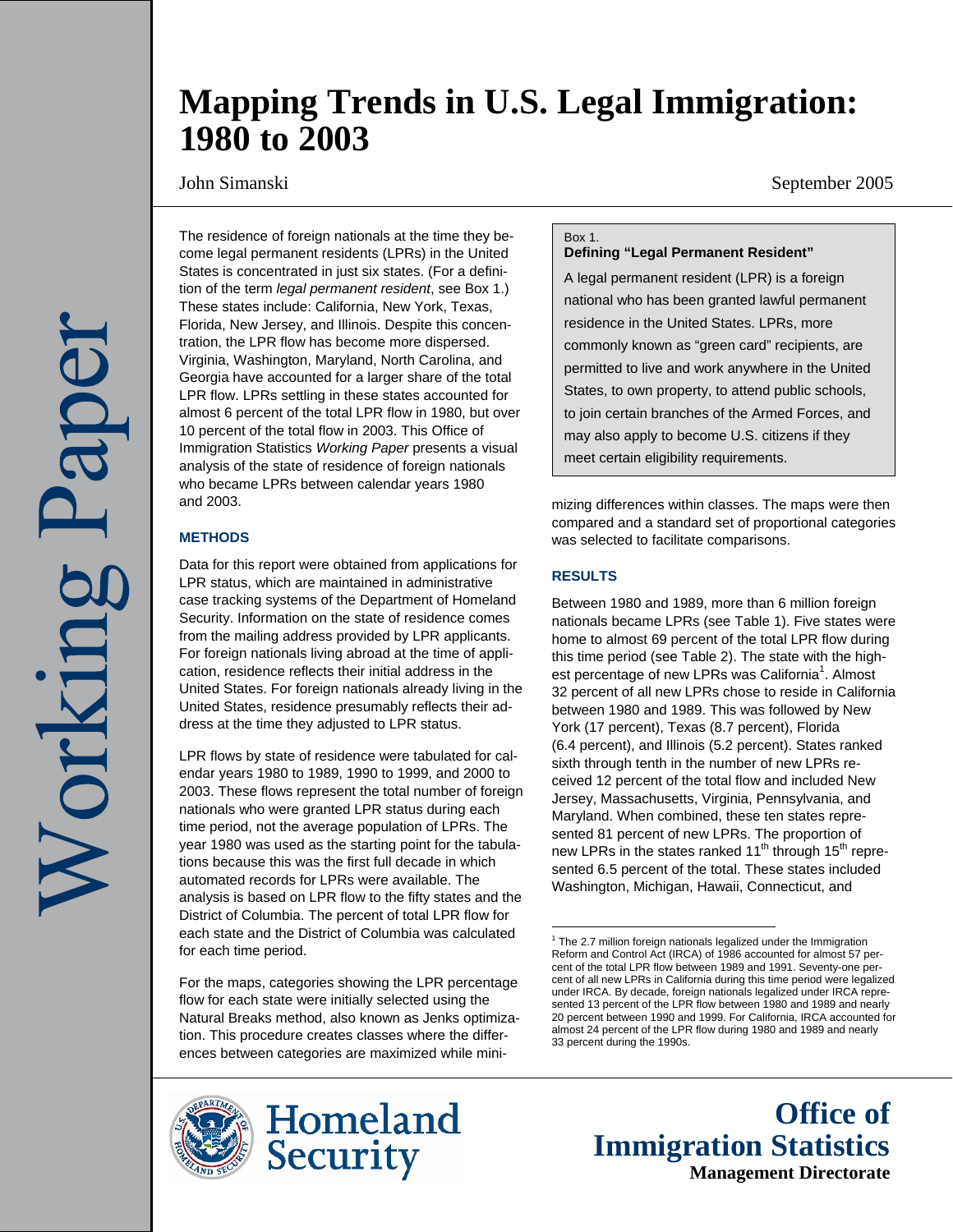| Table 1.                                                                     |  |
|------------------------------------------------------------------------------|--|
| LPR Flow by State of Residence: 1980 to 1989, 1990 to 1999, and 2000 to 2003 |  |
| (Ranked by 1980 to 1989 data)                                                |  |

|                      | 1980 to 1989 |         | 1990 to 1999     |                          | 2000 to 2003 |         |  |
|----------------------|--------------|---------|------------------|--------------------------|--------------|---------|--|
| State of residence   | Number       | Percent | Number           | Percent                  | Number       | Percent |  |
| Total                | 6,246,921    | 100.0   | 9,315,744        | 100.00                   | 3,667,847    | 100.0   |  |
| California           | 1,993,304    | 31.9    | 2,911,595        | 31.3                     | 969,539      | 26.4    |  |
| New York             | 1,043,317    | 16.7    | 1,394,416        | 15.0                     | 423,865      | 11.6    |  |
| Texas                | 541,889      | 8.7     | 823,714          | 8.8                      | 296,700      | 8.1     |  |
| Florida              | 399,407      | 6.4     | 722,765          | 7.8                      | 341,912      | 9.3     |  |
| Illinois             | 322,475      | 5.2     | 453,971          | 4.9                      | 163,621      | 4.5     |  |
| New Jersey           | 308,266      | 4.9     | 460,072          | 4.9                      | 199,490      | 5.4     |  |
| Massachusetts        | 149,459      | 2.4     | 212,094          | 2.3                      | 105,720      | 2.9     |  |
| Virginia             | 104,946      | 1.7     | 178,819          | 1.9                      | 93,651       | 2.6     |  |
| Pennsylvania         | 103,489      | 1.7     | 156,139          | 1.7                      | 72,717       | 2.0     |  |
| Maryland             | 102,643      | 1.6     | 167,537          | 1.8                      | 82,081       | 2.2     |  |
| Washington           | 102,110      | 1.6     | 182,863          | 2.0                      | 84,571       | 2.3     |  |
| Michigan             | 85,213       | 1.4     | 143,370          | 1.5                      | 73,194       | 2.0     |  |
| Hawaii               | 75,389       | 1.2     | 73,634           | 0.8                      | 22,132       | 0.6     |  |
| Connecticut          | 72,446       | 1.2     | 98,377           | 1.1                      | 42,653       | 1.2     |  |
| Arizona              | 68,759       | 1.1     | 133,701          | 1.4                      | 58,349       | 1.6     |  |
| Ohio                 | 64,858       | 1.0     | 87,543           | 0.9                      | 48,431       | 1.3     |  |
| Georgia              | 52,517       | 0.8     | 122,302          | 1.3                      | 65,710       | 1.8     |  |
| Minnesota            | 51,636       | 0.8     | 73,763           | 0.8                      | 41,956       | 1.1     |  |
| Colorado             | 50,706       | 0.8     | 79,318           | 0.9                      | 44,730       | 1.2     |  |
| Oregon               | 42,423       | 0.7     | 82,055           | 0.9                      | 37,861       | 1.0     |  |
| Louisiana            | 37,674       | 0.6     | 34,061           | 0.4                      | 12,202       | 0.3     |  |
| Wisconsin            | 32,862       | 0.5     | 43,829           | 0.5                      | 24,690       | 0.7     |  |
| North Carolina       | 32,780       | 0.5     | 72,224           | 0.8                      | 46,033       | 1.3     |  |
| Nevada               | 30,332       | 0.5     | 61,445           | 0.7                      | 33,054       | 0.9     |  |
| New Mexico           | 29,657       | 0.5     | 45,052           | 0.5                      | 15,079       | 0.4     |  |
| Oklahoma             | 29,378       | 0.5     | 33,714           | 0.4                      | 14,221       | 0.4     |  |
| Missouri             | 28,400       | 0.5     | 43,137           | 0.5                      | 28,596       | 0.8     |  |
| District of Columbia | 27,301       | 0.4     | 35,463           | 0.4                      | 10,842       | 0.3     |  |
| Rhode Island         | 25,784       | 0.4     | 28,117           | 0.3                      | 11,269       | 0.3     |  |
| Indiana              | 24,826       | 0.4     | 38,935           | 0.4                      | 22,586       | 0.6     |  |
| Kansas               | 23,814       | 0.4     | 33,849           | 0.4                      | 17,080       | 0.5     |  |
| Utah                 | 22,175       | 0.4     | 34,594           | 0.4                      | 17,216       | 0.5     |  |
| Tennessee            | 21,877       | 0.4     | 34,893           | 0.4                      | 20,516       | 0.6     |  |
| lowa                 | 17,301       | 0.3     | 24,227           | 0.3                      | 17,281       | 0.5     |  |
| Alabama              | 14,787       | 0.2     |                  | 0.2                      | 8,475        | 0.2     |  |
| South Carolina       | 14,470       | 0.2     | 18,698<br>22,779 | 0.2                      | 10,035       | 0.3     |  |
|                      | 11,882       | 0.2     | 18,756           | 0.2                      | 15,677       | 0.4     |  |
| Kentucky             | 10,153       |         | 12,762           |                          |              | 0.2     |  |
| Arkansas             |              | 0.2     |                  | 0.1                      | 8,804        |         |  |
| Nebraska             | 9,136        | 0.1     | 18,547           | 0.2                      | 12,844       | 0.4     |  |
| Alaska               | 8,680        | 0.1     | 11,779           | 0.1                      | 5,509        | 0.2     |  |
| Idaho                | 8,564        | 0.1     | 20,564           | 0.2                      | 8,269        | 0.2     |  |
| New Hampshire        | 7,919        | 0.1     | 12,114           | 0.1                      | 9,581        | 0.3     |  |
| Maine                | 7,286        | 0.1     | 8,484            | 0.1                      | 4,624        | 0.1     |  |
| Mississippi          | 7,009        | 0.1     | 8,933            | 0.1                      | 4,365        | 0.1     |  |
| Delaware             | 5,540        | 0.1     | 11,808           | 0.1                      | 6,650        | 0.2     |  |
| West Virginia        | 5,529        | 0.1     | 5,635            | 0.1                      | 2,438        | 0.1     |  |
| Vermont              | 3,769        | 0.1     | 6,086            | 0.1                      | 3,393        | 0.1     |  |
| Montana              | 3,739        | 0.1     | 4,503            | --                       | 1,856        | 0.1     |  |
| North Dakota         | 3,517        | 0.1     | 5,126            | 0.1                      | 2,121        | 0.1     |  |
| Wyoming              | 2,899        | --      | 2,952            | ⊷                        | 1,100        |         |  |
| South Dakota         | 2,629        |         | 4,630            | $\overline{\phantom{a}}$ | 2,558        | 0.1     |  |

Arizona. When combined, these 15 states accounted for 88 percent of new LPRs. The map in Figure 1 shows the LPR flow for each state as a percent of the total LPR flow from 1980 to 1989.

Between 1990 and 1999, more than 9 million persons became LPRs. Sixtyeight percent of all new LPRs resided in just five states (see Table 2). The top five states were California (31 percent), New York (15 percent), Texas (8.8 percent), Florida (7.8 percent), and New Jersey (4.9 percent) (see Table 1). Thirteen percent of new LPRs during the 1990s resided in the states ranked sixth through tenth and included Illinois, Massachusetts, Washington, Virginia, and Maryland. When combined, these ten states represented almost 81 percent of all new LPRs. The proportion of new LPRs in the states ranked  $11<sup>th</sup>$  through  $15<sup>th</sup>$  represented 7 percent of the total. These states included Pennsylvania, Michigan, Arizona, Georgia, and Connecticut. The top 15 states represented nearly 88 percent of new LPRs. The map in Figure 2 shows the proportion of the LPR flow for each state as a percent of the total LPR flow from 1990 to 1999.

Between 2000 and 2003, nearly 3.7 million persons became LPRs. Sixty-one percent of all new LPRs during this time period resided in just five states. These states included California (26 percent), New York (12 percent), Florida (9.3 percent), Texas (8.1 percent), and New Jersey (5.4 percent) (see Table 1). States ranked sixth through tenth received 14 percent of the total flow. These states included Illinois, Massachusetts, Virginia, Washington, and Maryland. When combined, these ten states represented 75 percent of all new LPRs. States ranked  $11<sup>th</sup>$  through  $15<sup>th</sup>$ accounted for almost 9 percent of new LPRs. These states included Michigan, Pennsylvania, Georgia, Arizona, and Ohio. Eighty-four percent of new LPRs resided in these 15 states. The map in Figure 3 shows the proportion of LPR flow for each state as a percent of the total LPR flow from 2000 to 2003.

-- Figure rounds to 0.0. Note: Percent column entries may not sum to total due to rounding. Source: U.S. De-

partment of Homeland Security, administrative data (LPR application)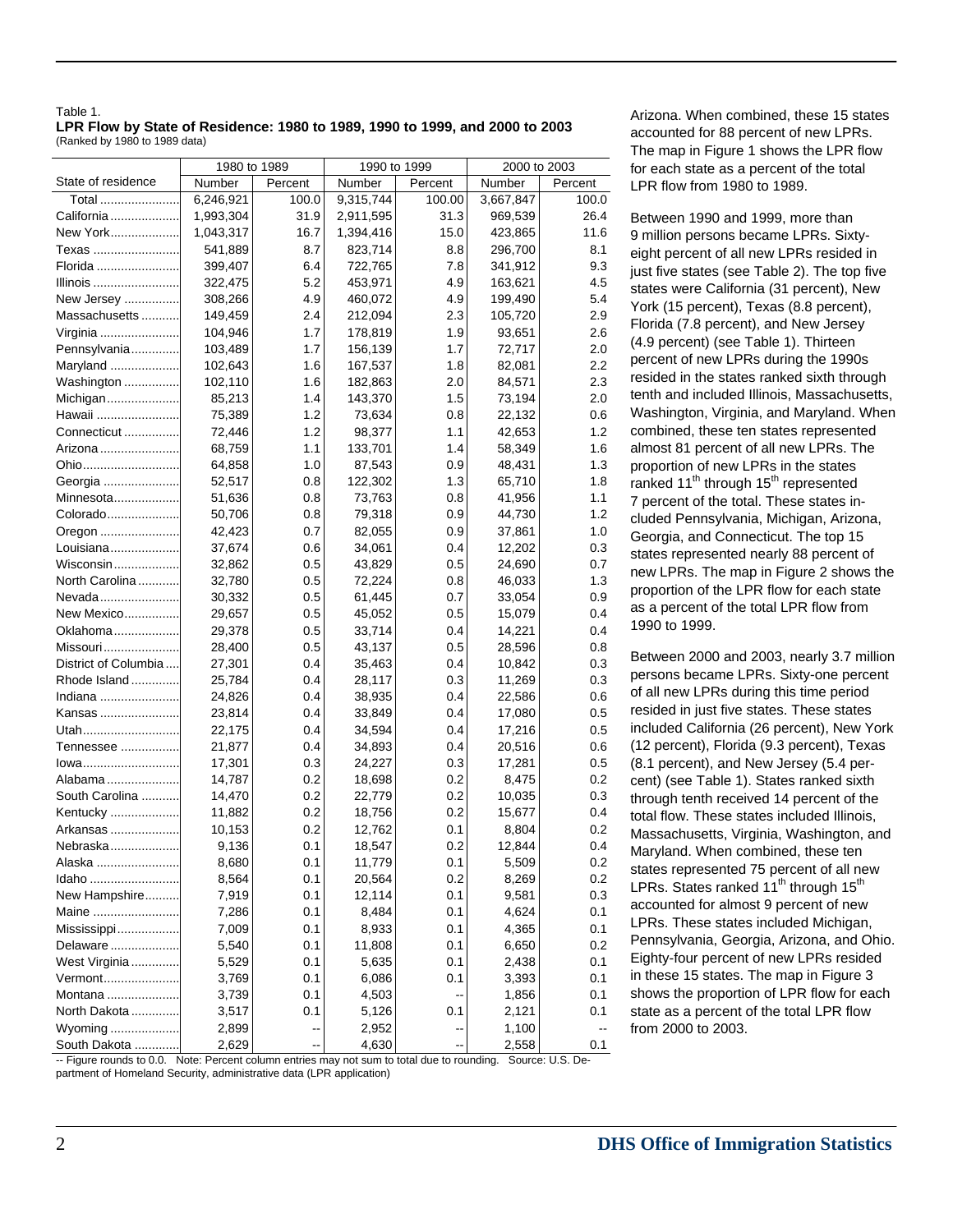## Table 2. **LPR Flow by Rank: 1980 to 1989, 1990 to 1999, and 2000 to 2003**

|         | 1980 to 1989                 |             |          | 1990 to 1999            |             | 2000 to 2003 |                          |             |             |
|---------|------------------------------|-------------|----------|-------------------------|-------------|--------------|--------------------------|-------------|-------------|
|         |                              |             | Percent  |                         |             | Percent      |                          |             | Percent     |
| State   |                              | Number of   | of total |                         | Number of   | of total     |                          | Number of   | of total    |
| ranking | <b>States</b>                | <b>LPRs</b> |          | LPRs States             | <b>LPRs</b> |              | <b>LPRs States</b>       | <b>LPRs</b> | <b>LPRs</b> |
|         |                              | 4,300,392   |          | 68.8 CA, NY, TX, FL, NJ | 6,312,562   |              | 67.8 CA, NY, FL, TX, NJ  | 2,231,506   | 60.8        |
|         | 6 to 10  NJ, MA, VA, PA, MD  | 768,803     |          | 12.3 IL, MA, WA, VA, MD | 1,195,284   |              | 12.8 IL, MA, VA, WA, MD  | 529,644     | 14.4        |
|         | 11 to 15  WA, MI, HI, CT, AZ | 403,917     |          | 6.5 PA, MI, AZ, GA, CT  | 653,889     |              | 7.0 MI, PA, GA, AZ, OH   | 318,401     | 8.7         |
|         | 16 to 20  OH, GA, MN, CO, OR | 262.140     |          | 4.2 OH, OR, CO, MN, HI  | 396.313     |              | $4.3$ NC, CO, CT, MN, OR | 213.233     | 5.8         |
|         | 21 to 51  All other states   | 511,669     |          | 8.2 All other states    | 757,696     |              | 8.1 All other states     | 375,063     | 10.2        |

Note: Percent column entries may not sum to total due to rounding. Source: U.S. Department of Homeland Security, administrative data (LPR application)

Overall, state trends suggest that although the relative rankings of the top 15 states have not changed dramatically since 1980, the concentration of new LPRs living in these states has begun to change. Generally, leading states of immigration such as California and New York are home to a declining percentage of new LPRs, whereas secondary destination states

are home to a growing proportion of new LPRs.

### **Next Steps**

Future analysis will examine trends in LPR flows by metropolitan area as well as country of birth and other immigrant characteristics.

 $\bullet$   $\bullet$   $\bullet$ 

## **FOR MORE INFORMATION**

Visit the Office of Immigration Statistics Web page at *uscis.gov/graphics/shared /statistics*.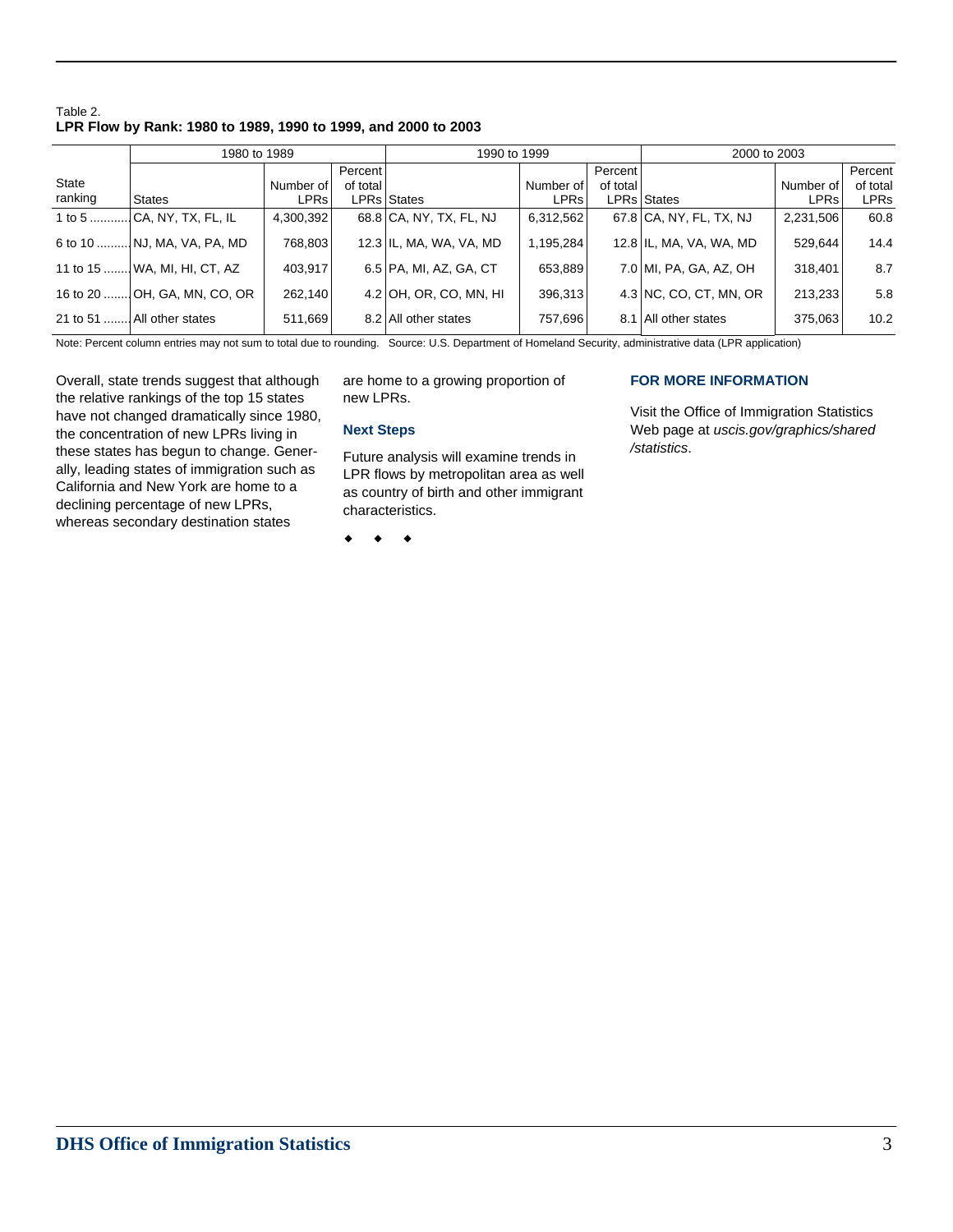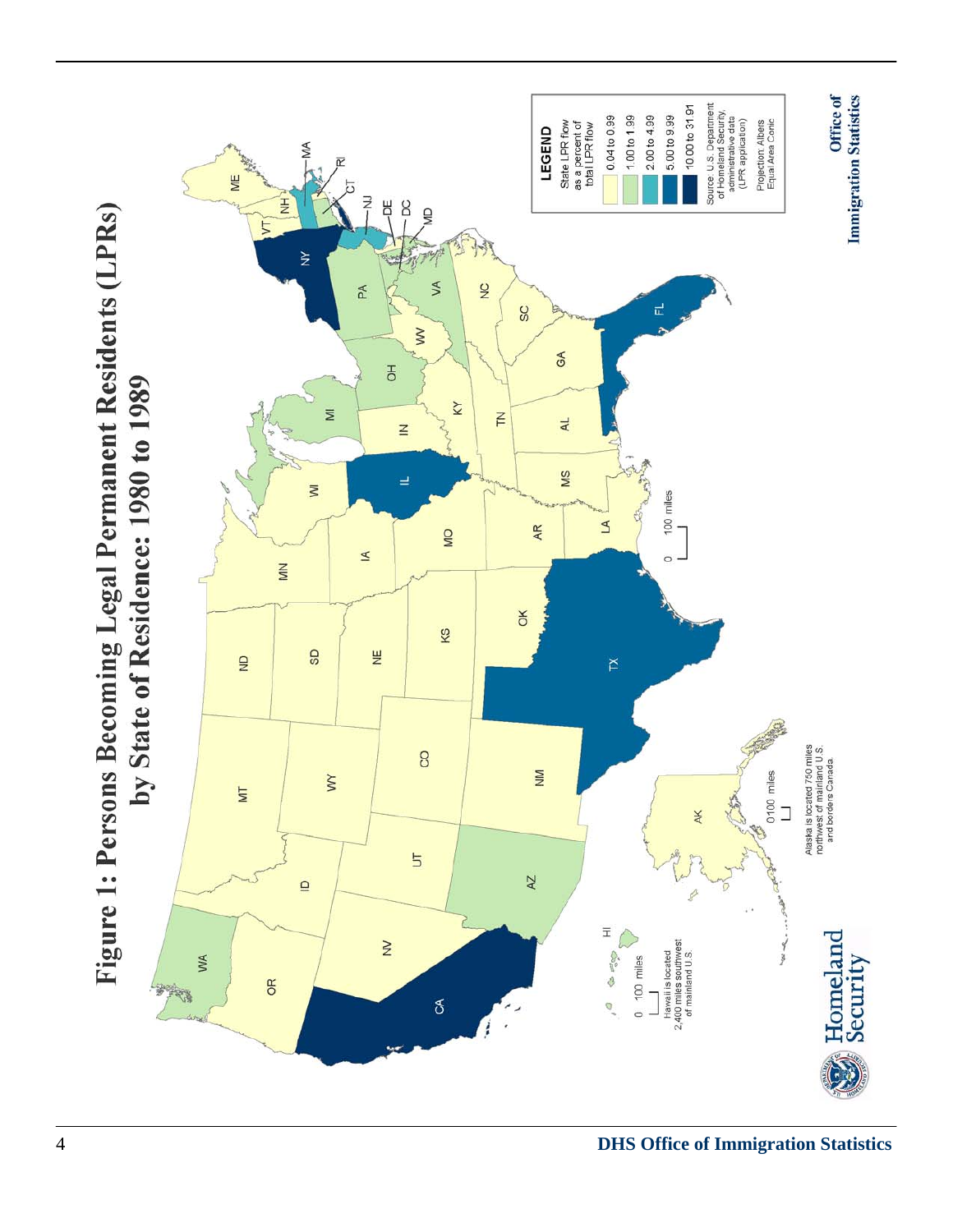